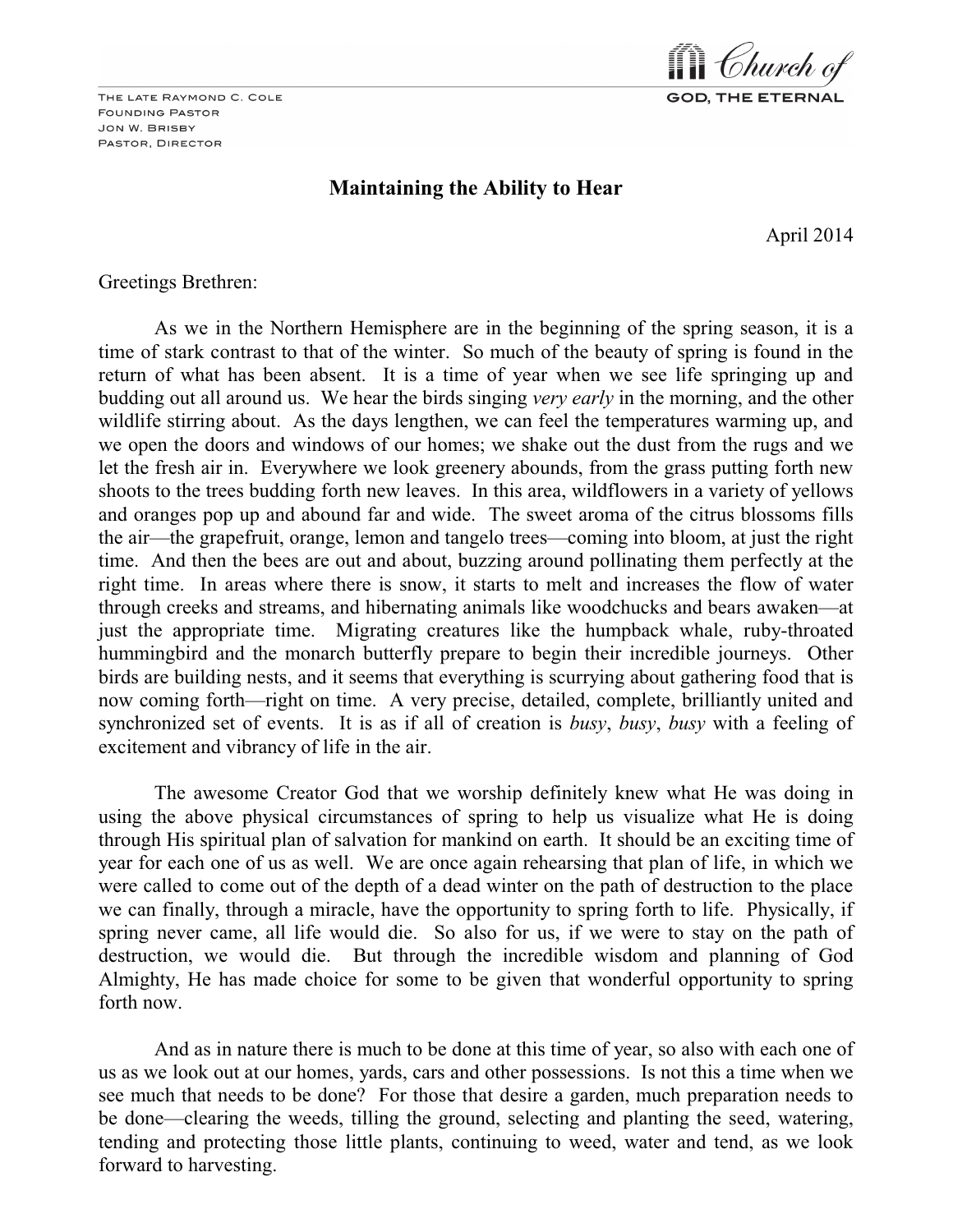So also spiritually in our path of development, there is much to be done. God begins His plan with our acknowledgment and acceptance of all that Jesus Christ represents, pictured by the keeping of Passover. Next, that spiritual plant cannot do well if the proper preparation is not done. Just as ancient Israel got up and walked out of Egypt on the Night to be Observed, so are we now walking out of the way of sin. Those sinful weeds in our gardens need to be removed. We picture that process of preparation by searching for and removing leavening out of our homes. But how often when we only cast a casual glance out toward the garden does all look well until we see something shooting up past the tomato plants? A *weed*! And as a weed steals vital nutrition and needed moisture from the soil to strengthen itself, many times extending itself to overshadow the desired plant, so also can just a casual glance at our lives fail to reveal sins that we need to root out. So then, by the vigilance we put forth before and during the Days of Unleavened Bread in making sure we physically do not harbor or partake of leavening during this time, we picture what needs to be done as well in maintaining our spiritual gardens. More than a casual glance is required if we are not to be caught off guard.

As there is a stark contrast between winter and spring, so also is there a stark contrast between those that believe, and those that believe not. Coming out of winter into spring is a process, so also is coming out of unbelief to the point we believe with *all* our hearts; it is a process. As we reflect upon our lives and evaluate where we are in relationship to that perfect standard, how are we doing with coming to fully believe in all that the truth represents?

First, why is it important to believe? The end result of these physical lives is that we are going to die. There is no hope of anything else during or after this life, unless a miracle occurs to save us from the end result. God who created us also gives us the answer in Ephesians 2:8. We are told that it is by believing, or through faith, that we shall be saved from this path of destruction we are on. We see in Hebrews 11:6 that "without faith it is *impossible* to please him: for he that cometh to God must believe that he is, and that he is a rewarder of them that *diligently* seek him" (emphasis mine). In 1 Timothy 6 we read that it is not just something that we need to work on to acquire and then move on to something else, but instead, that it requires an *ongoing* effort to hold on to it.

Fight the good fight of faith, lay hold on eternal life, whereunto thou art also called, and hast professed a good profession before many witnesses (vs. 12).

Faith, like all of the fruits of the Holy Spirit, is a gift of God. God does His part in providing a quality seed and planting it at just the perfect time of year. This work of God starts as a seed planted when the called are baptized and have hands laid upon them. It is then our job to hold on to it, to water and grow that faith in order to come "unto the measure of the stature of the fulness of Christ" (Ephesians 4:13). One of the hardest things that we each have to do is the maintenance of our faith.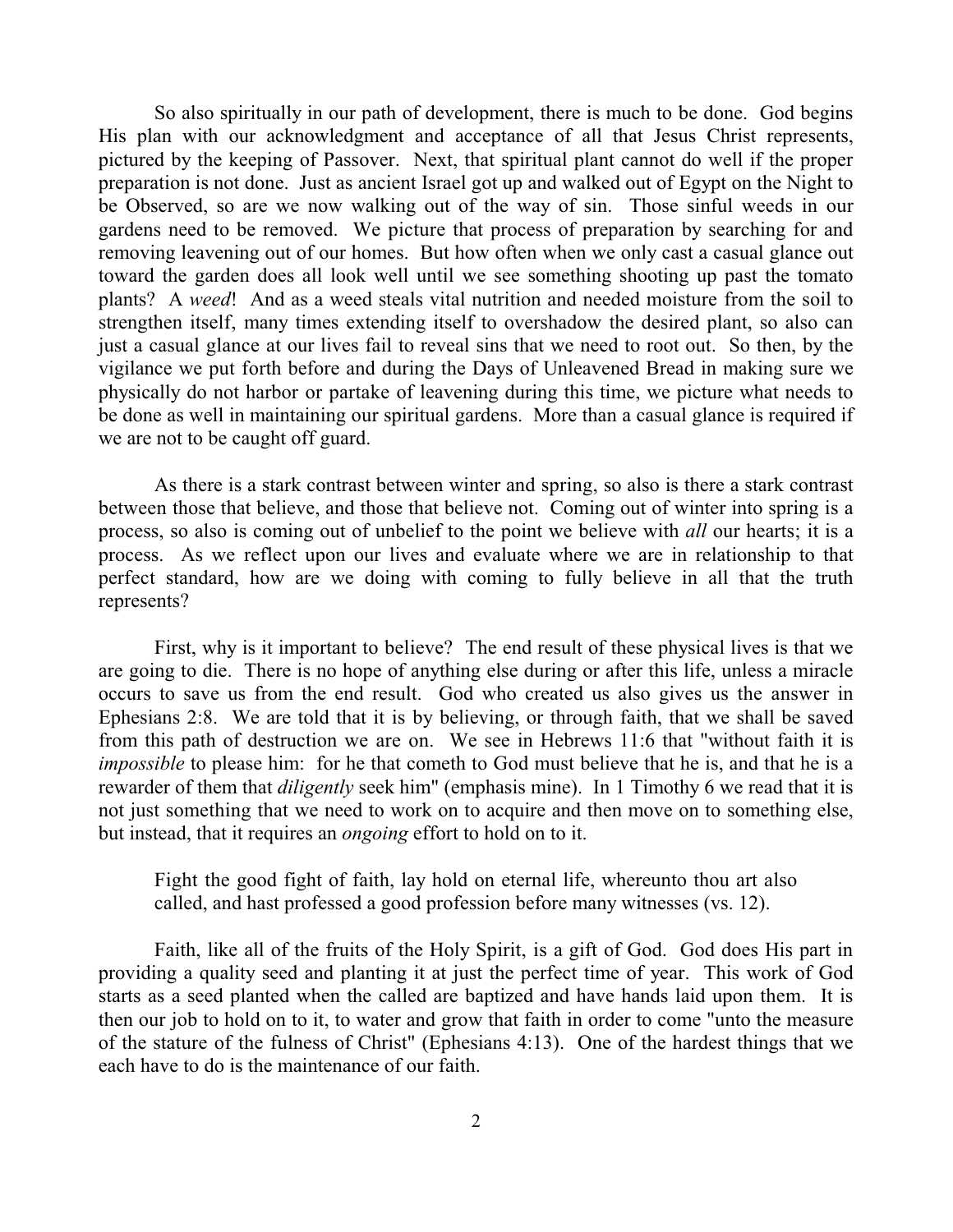But many *claim,* or *profess*, that they believe. We see in Ephesians 2:13 that in coming to truly accept Jesus Christ and all for which He stands, and in coming to acknowledge more of what we each are by nature, we are able to draw nigh to Him. But it is not easy to *really* accept what we each are by nature. We see that there are many who profess or claim to be of God, but in the end God says that they are not being honest (Titus 1:16). The end result for those who are not maintaining that faith, not being honest in the evaluations of the self, not working to keep on drawing nigh to God, is that they are rejected (Matthew 7:23).

We know that there is a course set before each of us. We are to recognize and lay aside every distraction, so that we can with patience get about that task, knowing (believing) that the author and finisher of our faith will bring us to the end goal of God our Father—that of being born into the very family of God—to be God, as God is (Hebrews 12:1–2). How then is the author and finisher of our faith doing that?

In this *Monthly Letter*, we will review several of the challenges the called face in maintaining the faith required to be able to navigate that course successfully.

Brethren, this is not a newsflash, but instead a simple reminder of how God works. How did God work in each of our lives, and how does God continue to work? Is it not by the foolishness of preaching (Romans 10:14–15)? *The* faith cometh by hearing—and *only* by hearing—the Word of God. It not only comes by hearing, but it is also maintained by *continuing* to hear. However, many have not accepted how God works, nor believed His Word, and therefore have not obeyed the gospel (vs. 17, 16).

## **Maintaining Our Ability to Hear**

After the miracle when God opens our minds, and gives us the ears to hear in order to begin understanding and comprehending spiritual things, our first challenge in growing is the requirement *to continue* to hear that instruction.

In the parable of the sower, Christ states in the beginning of Mark 4:3, "Hearken; Behold, there went out a sower to sow . . ." and He finishes up the parable in verse 9 by stating again, "And he said unto them, He that hath ears to hear, let him hear." He does not state that everyone will have ears to hear, and confirms His intent to speak only to those called by His choice of delivery of the message in a parable. But for those called who have been given the ears to hear, He is saying, "Hearken." Hearing is important, but how many times do we only hear casually, or more accurately stated, not hear very well? If we were given the ability to hear, then what happened?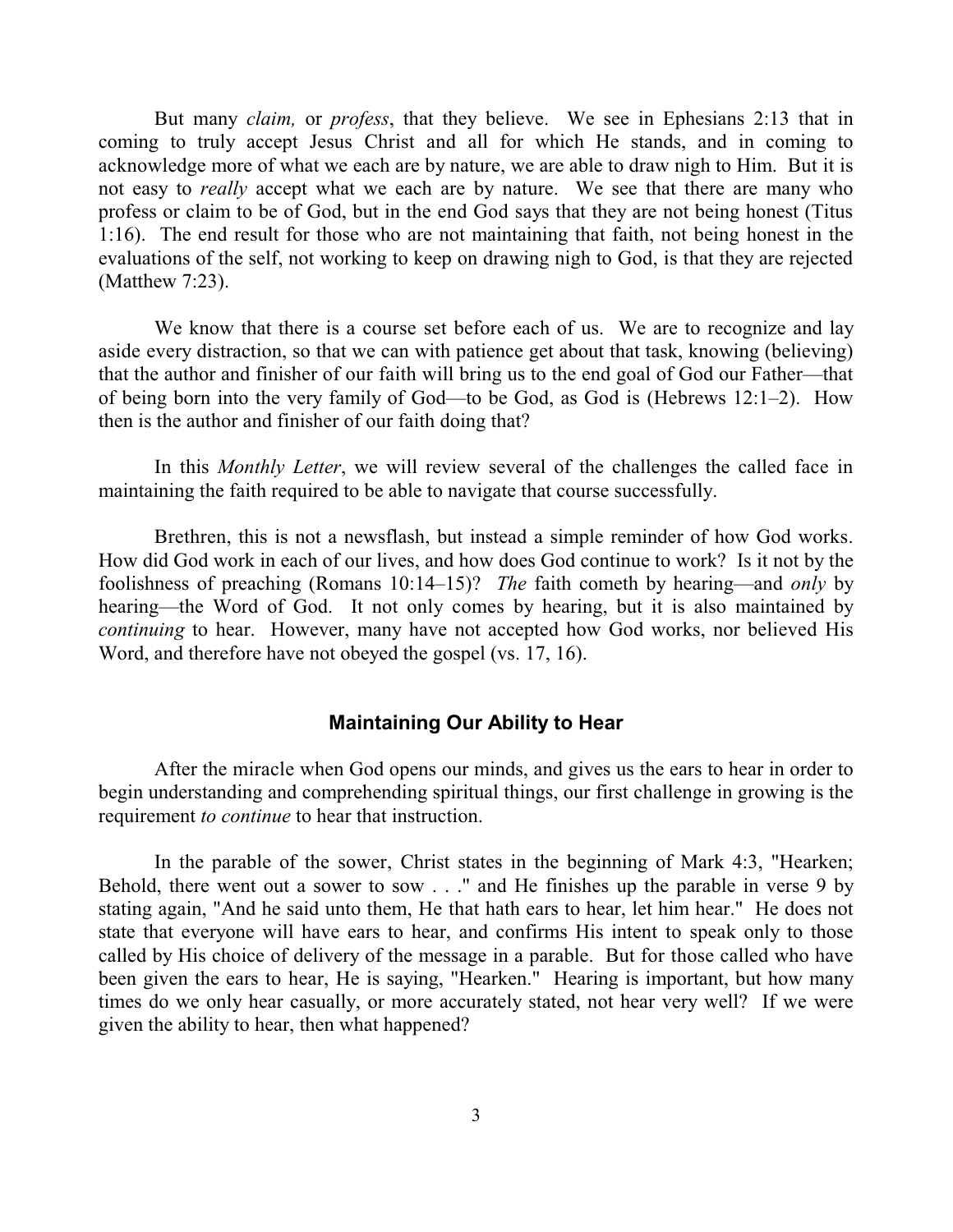Let us read on in Mark 4:10: "And when he was alone, they that were about him with the twelve asked of him the parable." Many think He responds with the answer in verse 14, but actually the answer is in verses 11 and 12:

And he said unto them, Unto you it is given to know the mystery of the kingdom of God: but unto them that are without, all these things are done in parables: That seeing they may see, and not perceive; and hearing they may hear, and not understand; lest at any time they should be converted, and their sins should be forgiven them.

Christ is saying that the whole purpose of the mystery of the Kingdom of God, in a nutshell, is that salvation is afforded to individuals at select times by allowing them to see, hear, understand and thereby become converted so that their sins can be forgiven. If our sins are not forgiven, we will not receive salvation, correct? And how are our sins forgiven? Is it not when we are converted and become convicted to acknowledge them before God? How are we made aware of our sins? Is it not when we hear the truth? How do we hear the truth? Is it not when our eyes are opened to recognize the servant God sent to speak the truth?

The Apostle Paul when before King Agrippa, reaffirmed that this was his mission from Christ to the Gentiles:

To open their eyes, and to turn them from darkness to light, and from the power of Satan unto God, that they may receive forgiveness of sins, and inheritance among them which are sanctified by faith that is in me (Acts 26:18).

God sends a pair of miracles that work hand in hand in the lives of the called. First, He opens the mind to receive spiritual understanding, and second, He gives that understanding of the truth from the beginning through a chosen servant.

But His disciples did not get this brief explanation given in Mark 4:11–12, did they? They still must have had a mystified look on their faces, because we read in verse 13: "And he said unto them, Know ye not this parable? and how then will ye know all parables?"

He is saying, "Don't you get it? If you do not understand how the whole plan of God is being worked out, how are you going to qualify for salvation yourselves, let alone teach others?" So He goes ahead and elaborates further in a detailed word picture about an individual that sowed seed in a garden. In every case that seed was sown by hearing, but the end result was different for each one, was it not? Was there a difference in seed? No, it was the same quality of seed in each case. The difference in whether or not the seed produced was in how the message sown was either heard or not heard. Go ahead and read verses 14–20; the point is that maintaining that ability to hear is critical.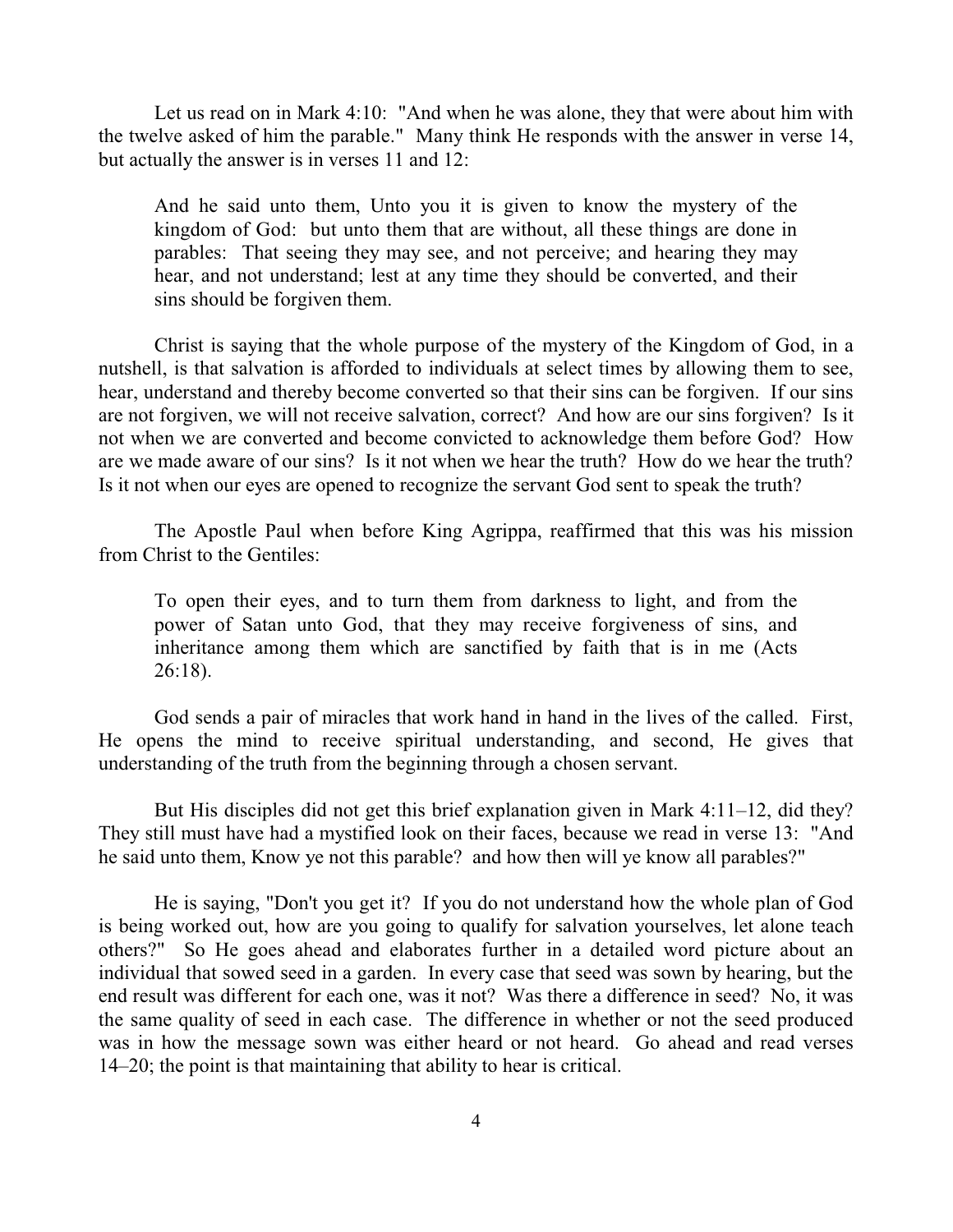A few areas that can impede our ability to comprehend properly are: 1) failing to hear well because of preconceived ideas, 2) personal arrogance, or 3) selective hearing.

Preconceived ideas can cause us to have diminished or blocked hearing, thus stifling the growth of that spiritual plant. Examples of this are when we think that the church of God should contain only certain individuals, that it should always be peaceful, or that He should heal or fix my situation on my time frame. It can be expressed in actions that demonstrate we do not believe that physical sin will keep us out of the Kingdom of God (1 Corinthians 11:19). Preconceived ideas can come from many sources; however, the root is not of God (John 8:42–45).

Personal arrogance also can deflect our requirement to hear by leading us to believe that others need to conform to our way of thinking or doing things, instead of working on conforming the self to the perfect standard (1 Corinthians 1:10). It can be exhibited in harboring a concept, usually gained by personal Bible study, that we are superior or think that we know better on a particular topic. So in the meantime, we are going to just stay put and pray that God reveals the "right way" to the ministry (1 Corinthians 1:26–29; Isaiah 55:7–9).

Selective hearing is an area in which we all must be on guard. It should be an area in which we engage in weed control of antiproductive and negative thoughts entering into our gardens. But too many times it is employed when we do not want to hear constructive criticism or correction. We may not want to hear about our lack of self-control in certain areas that we need to work on, and we often tend to "blow our own horns" in areas of our perceived strength.

Let us look at three examples of what the Bible says in regard to hearing:

For this people's heart is waxed gross, and their ears are dull of hearing, and their eyes they have closed; lest at any time they should see with their eyes, and hear with their ears, and should understand with their heart, and should be converted, and I should heal them (Matthew 13:15).

Conversely, when we hear God's instruction in our lives, as noted in verse 16, we are blessed.

Emphasis is given to the above principle by repeating it in Acts 28:27, but we see that those being spoken to would not hear. But even if they did not respond, God was going to use the same principle of hearing with others:

Be it known therefore unto you, that the salvation of God is sent unto the Gentiles, and that they will hear it. And when he had said these words, the Jews departed, and had great reasoning among themselves (Acts 28:28–29).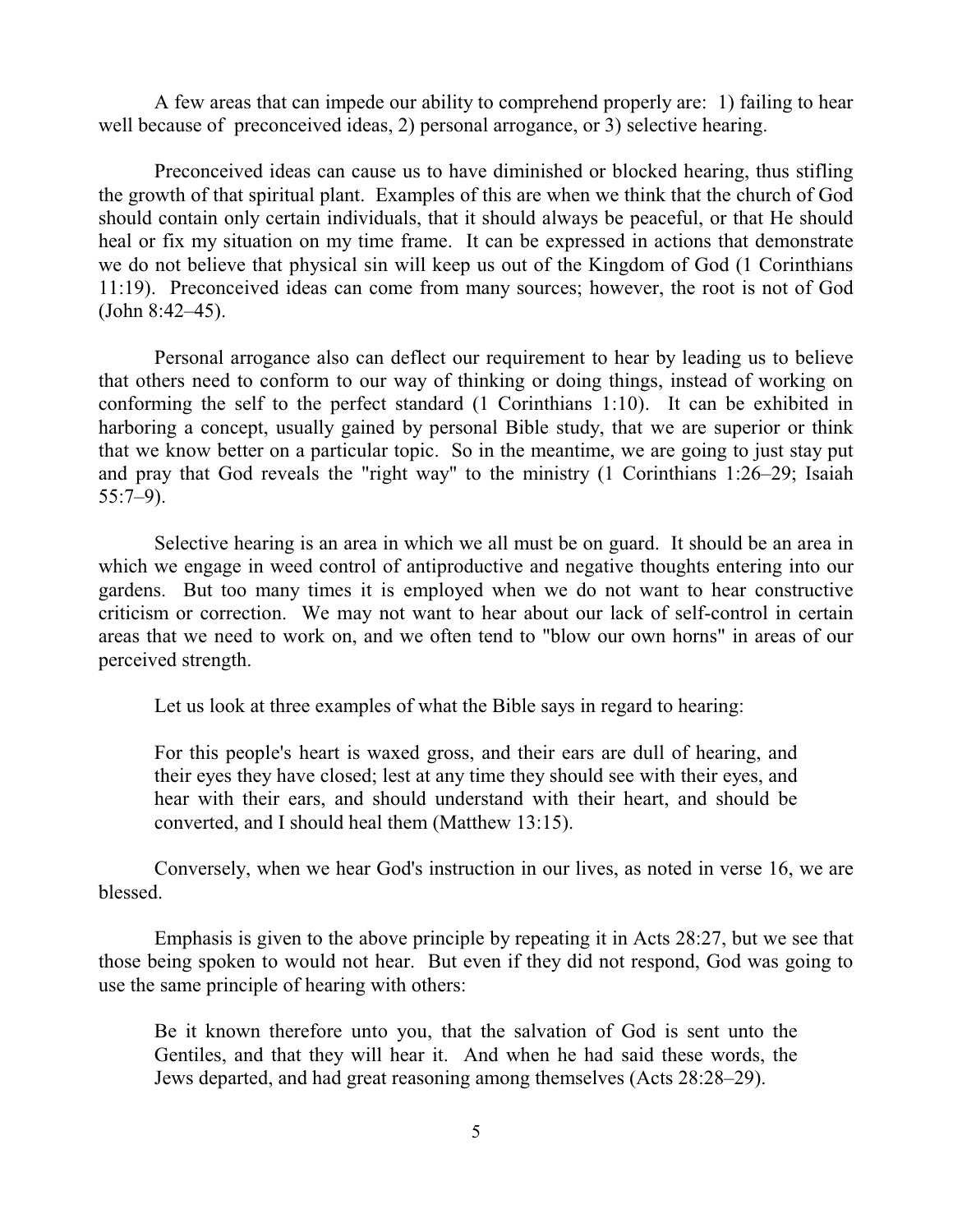Lastly, Hebrews 5:11:

Of whom we have many things to say, and hard to be uttered, seeing ye are dull of hearing.

We see by these examples that the called have a natural proclivity to let the gift of hearing the Word of God become diminished over time. Therefore, maintenance of the ability to continue hearing is the critical first area that the called need to work on consistently in order to avoid choking out the growth of that spiritual plant.

Next, although hearing is important, of what value is it if we hear but then do not implement the next crucial step of *retaining* what we have heard?

#### **Retention**

We all go through different experiences in life from which we hopefully learn, and yet, what is one of the things that we all dislike hearing? Is it not when we are told something but dismiss it, only to find out later it was valuable, and especially if someone adds, "I told you so!" There is nothing like the feeling of someone adding insult to injury, is there? There are several different reasons: maybe we were not paying attention, maybe we discounted the source, or maybe we just were not in full agreement. Retention is the ability to hold or to keep something. If we pour water on a sponge, it has the ability to absorb or to hold the water. However, if we pour the same water on glass, there is nothing absorbed, and we are left with little else besides perhaps some surface scale from the water's presence. So also spiritually, if we have impermeable soil in our gardens, then when the rain of God's Word comes, it just runs off and does nothing to nourish the roots of the plant.

Therefore, the purpose of listening and retaining the Word of God is to soften the heart further to be able to nourish and grow our gardens. Through King David that is exactly what we see God saying is necessary to live:

He taught me also, and said unto me, Let thine heart retain my words: keep my commandments, and live (Proverbs 4:4).

King David heard the words of God and learned that the value was in retaining those words. A synonym of *retain* is used in the latter part of the verse. What was King David to retain? He would live if he retained or *kept* the commandments.

The Word of God is a tool that is provided for us, like a hoe for breaking up the soil and removing weeds in a physical garden. When we hear the Word of God and handle it properly, it can be a very useful tool. However, God reveals that not all of the called are using that tool properly to receive the full benefit. We see that exhibited in James 1:21–24: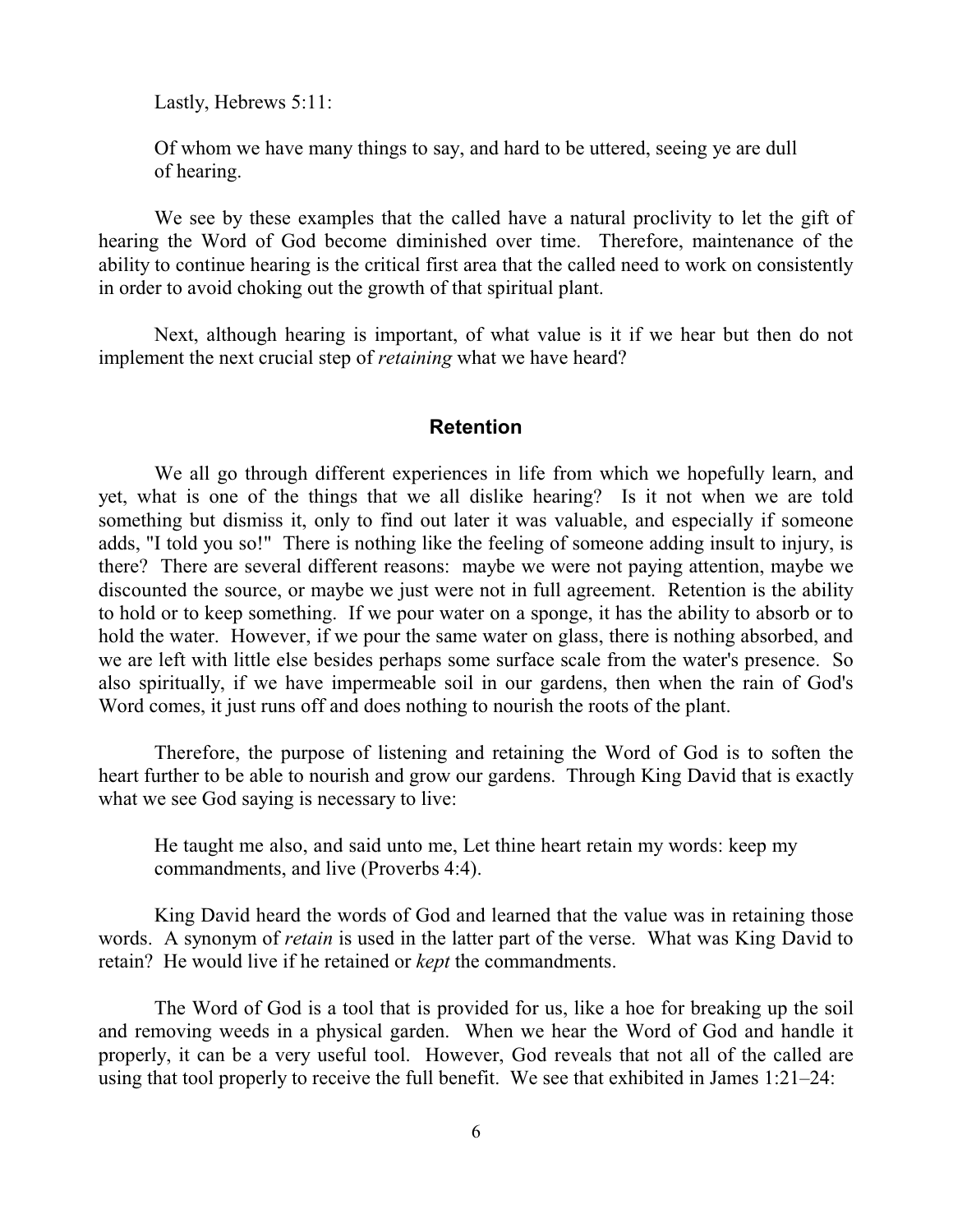Wherefore lay apart all filthiness and superfluity of naughtiness, and receive with meekness the engrafted word, which is able to save your souls. But be ye doers of the word, and not hearers only, deceiving your own selves. For if any be a hearer of the word, and not a doer, he is like unto a man beholding his natural face in a glass: For he beholdeth himself, and goeth his way, and straightway forgetteth what manner of man he was.

This individual was given the ability to hear, but was like the example of the water poured on the glass—it was not absorbed, nor was there any lasting benefit from the Word of God. What we see at the end of the story is that the ability to keep—or to have retention of—that Word, takes effort.

Another example of retaining is given by God in Proverbs. One of the topics covered at the youth camp is character. No one else can ruin our individual character—only you and I can—and therefore we are responsible for that. And that is exactly for what each of us is striving—building character for a lifetime. But doing the right thing, consistently, takes much effort. How easy it is to incur damage to our honor, just like it is easy to have our money go through our hands if we are not consistently working to retain it.

A gracious woman retaineth honour: and strong men retain riches (Proverbs 11:16).

It takes work. *Much* effort. When we are faced with choices in life, many times we must do those things that we might not prefer or like to do, but as we grow into more mature individuals, we realize we must do it and therefore we get about the task set before us. Coming *to like* the task is a whole different level of conversion. It is what is required, as the Apostle Paul states:

And even as they did not *like to retain* God in their knowledge, God gave them over to a reprobate mind, to do those things which are not convenient (Romans 1:28) [emphasis mine].

Although we can be called and given the opportunity to understand, hearing is only beneficial if we come *to like* to retain the Word of God in our minds. Common pitfalls here include: 1) being present to hear, but allowing that Word "to go in one ear and out the other," 2) allowing it to fall on a hard heart, and instead of nourishing the plant, it has the effect of water falling on glass, or 3) if we become distracted by looking at others instead of working on the self.

We have seen that maintaining our ability to hear is important because it is the vehicle God uses to deliver life-supporting water to our gardens. Coupled with that, if we do not soak up that water and retain it, we will not endure for long. Now, those two areas are a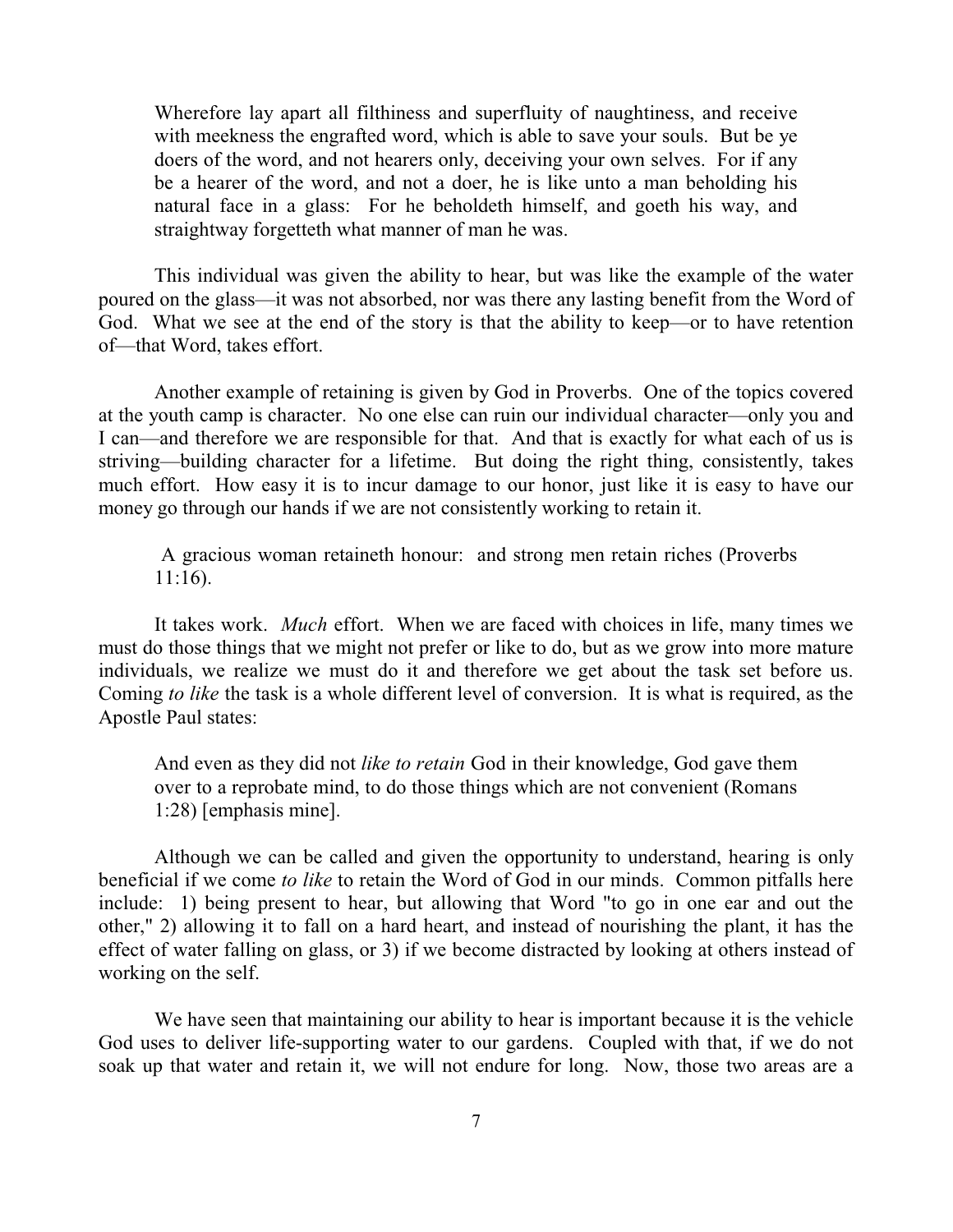good start; however, there are still many that do well in this point, yet miss the next vital element and make the same mistakes over and over again.

Third on our list of items that are required for success is that we must not only hear and retain, but also *remember!*

# **Success Requires Remembering**

Now we are all inclined to remember certain things more than others. Some can read something once and remember it. Some remember events, oftentimes because of an emotional attachment to them. Some things we seem to remember forever, while other things we cannot seem to remember for the life of us! That is why we tend to write down certain things, (hopefully in a place we can remember where we wrote them down) to help us remember those things! Sticky notes on the refrigerator to do this or that, a grocery shopping list to make sure we get all the items, notes on our calendars of upcoming events, more sticky notes with passwords to this and passwords to that. We know that if we keep those things in front of us, we will have a better chance of remembering them.

But God also knew that we are inclined to forget certain things, and therefore instructed us to remember specific things for our success. What are some of those things we are instructed to remember? The word *remember* is used one hundred forty-eight times in the *King James Version*, each with purposeful application, and that subject could be an extended letter in and of itself. However, the experiences that you and I go through are for purpose, and remembering that helps us keep them in proper perspective. Here are a few examples:

And thou shalt remember all the way which the LORD thy God led thee these forty years in the wilderness, to humble thee, and to prove thee, to know what was in thine heart, whether thou wouldest keep his commandments, or no (Deuteronomy 8:2).

Remembering helps keep us from getting "too big for our britches," by reminding us from whom our blessings come: "But thou shalt remember the LORD thy God: for it is he that giveth thee power to get wealth" (Deuteronomy 8:18).

We are encouraged to extend patience and forgiveness to others because we recall all the kindnesses of God, and all of the forgiveness that He has extended to us.

But love ye your enemies, and do good, and lend, hoping for nothing again; and your reward shall be great, and ye shall be the children of the Highest: for he is kind unto the unthankful and to the evil. Be ye therefore merciful, as your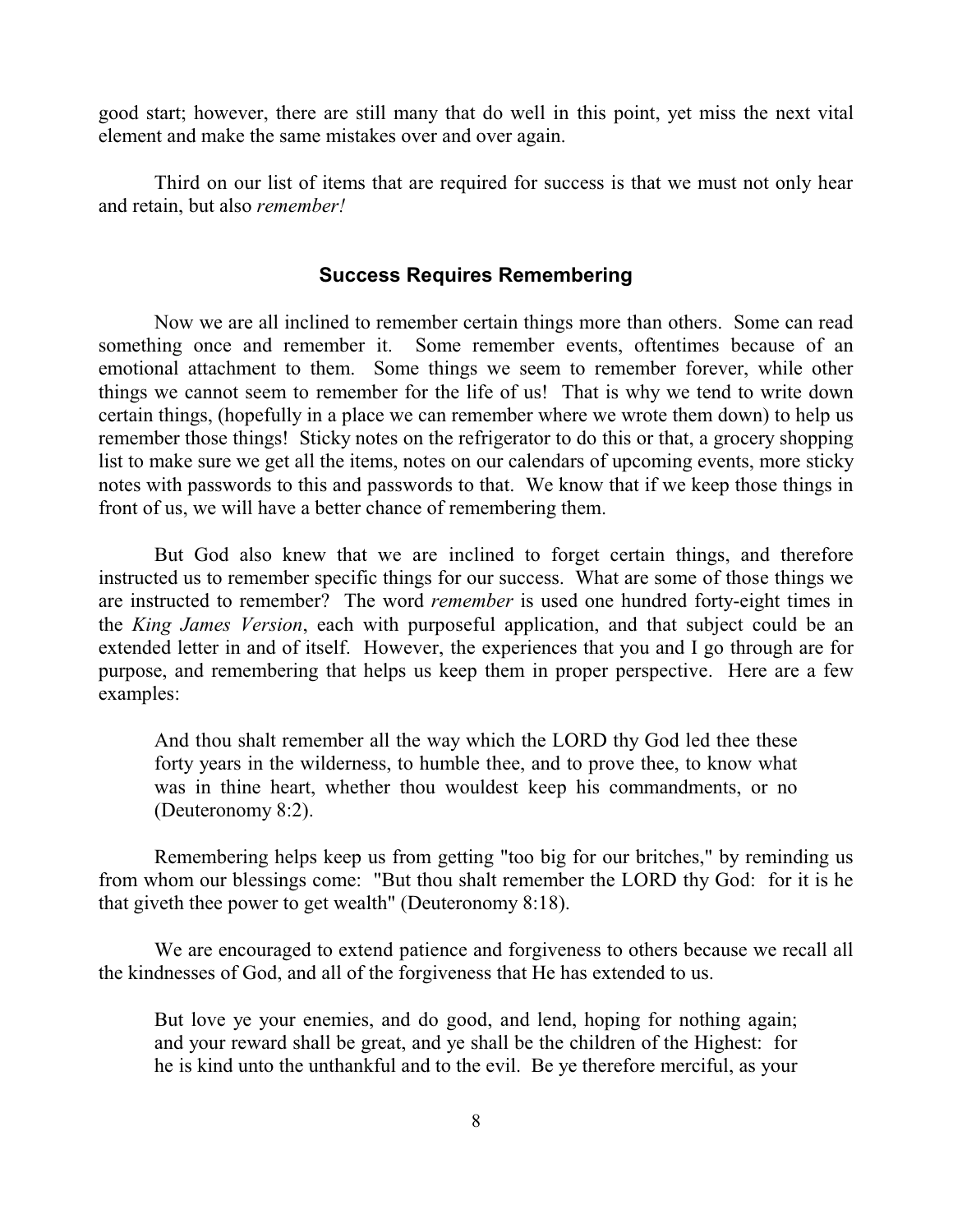Father also is merciful. Judge not, and ye shall not be judged: condemn not, and ye shall not be condemned: forgive, and ye shall be forgiven (Luke 6:35–37).

Every week we are reminded of God's plan of salvation and are encouraged to keep that "Big Picture" out in front of us through one of His Ten Commandments: "Remember the sabbath day, to keep it holy" (Exodus 20:8).

Proper recall of past miracles when God has intervened in our lives is critical. As Mr. Cole stated, there is no future faith unless there is past faith. Those experiences when God has sustained us in the past are important in order to remember to be able to move forward through future experiences: "I remember the days of old; I meditate on all thy works; I muse on the work of thy hands" (Psalm 143:5).

Recalling that two descriptions of God include *Almighty* and *Omnipotent* reminds us who is in charge, and should therefore strengthen us:

The LORD is my rock, and my fortress, and my deliverer; my God, my strength, in whom I will trust; my buckler, and the horn of my salvation, and my high tower (Psalm 18:2).

We are comforted and receive confidence when we remember His promises:

[F]or he hath said, I will never leave thee, nor forsake thee. So that we may boldly say, The Lord is my helper, and I will not fear what man shall do unto me (Hebrews 13:5–6).

By remembering God's Word, we are properly armed to engage in the battles of our minds:

For the word of God is quick, and powerful, and sharper than any twoedged sword, piercing even to the dividing asunder of soul and spirit, and of the joints and marrow, and is a discerner of the thoughts and intents of the heart (Hebrews 4:12).

When we properly absorb the principle of remembering, it is like the gentle rains that come at the appropriate time to rinse off the plant and provide the needed irrigation to soak into the ground to sustain it.

*Remembering*, though critical, is still not enough unless we *do* something further with

it.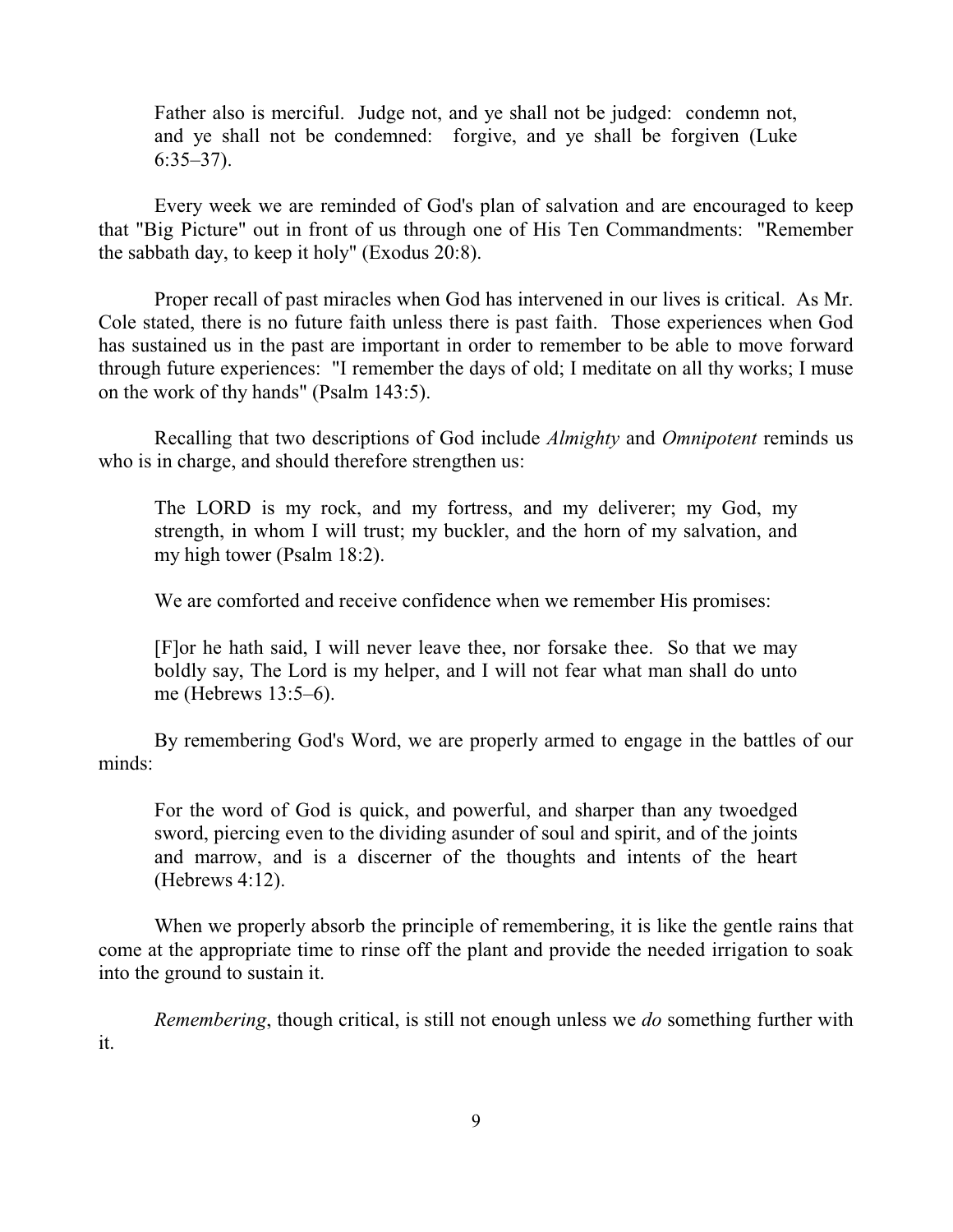## **The Purpose of Remembering**

Now we come to the point that we should be able to see the purpose of the previous rungs of this ladder of success—where the rubber meets the road, as we say. Why does God want us to hear, retain and remember His Word? It is so that we can get real benefit by *doing* something with it. *Applying* what we remember can assist us in avoiding making the same mistakes over and over. Hearing that we need to make a change in our lives, accepting (retaining) that we need to make a change, and even remembering at the moment of temptation that we want to make a change, does little unless we have the will to push through that temptation to do something different than what we have done in the past.

Applying the principle is where the real work starts for many, and unfortunately is where many that hear, agree, and even remember, fail because they do not *do* anything. Doing something requires the expenditure of energy, and just like a healthy plant takes in the light of the sun, turns it into energy, and then uses it to grow, so also must we take in God's Word and apply it in order to grow.

What happens in nature with plants brings a question to mind. Sunlight affects plant growth because it is one of the vital ingredients for photosynthesis. Plants located in areas with insufficient sunlight tend to change their patterns of growth and bend toward the areas with sunlight in order to absorb more light. So the question is: Are you bending your plant more and more toward the sun in order to absorb more light? It is something that requires the *work* of doing. Here is one of the four places the word *apply* is used:

So teach us to number our days, that we may apply our hearts unto wisdom (Psalm 90:12).

Those that apply what they have been taught are *doers.*

But be ye doers of the word, and not hearers only, deceiving your own selves (James 1:22).

Are these not the ones whom God says are rightly handling that Word? For not the hearers of the law are just before God, but the doers of the law shall be justified (Romans 2:13).

The benefit of remembering and applying God's Word is that it quells the natural rumbles of fear:

Thou shalt not be afraid of them: but shalt well remember what the LORD thy God did unto Pharaoh, and unto all Egypt (Deuteronomy 7:18).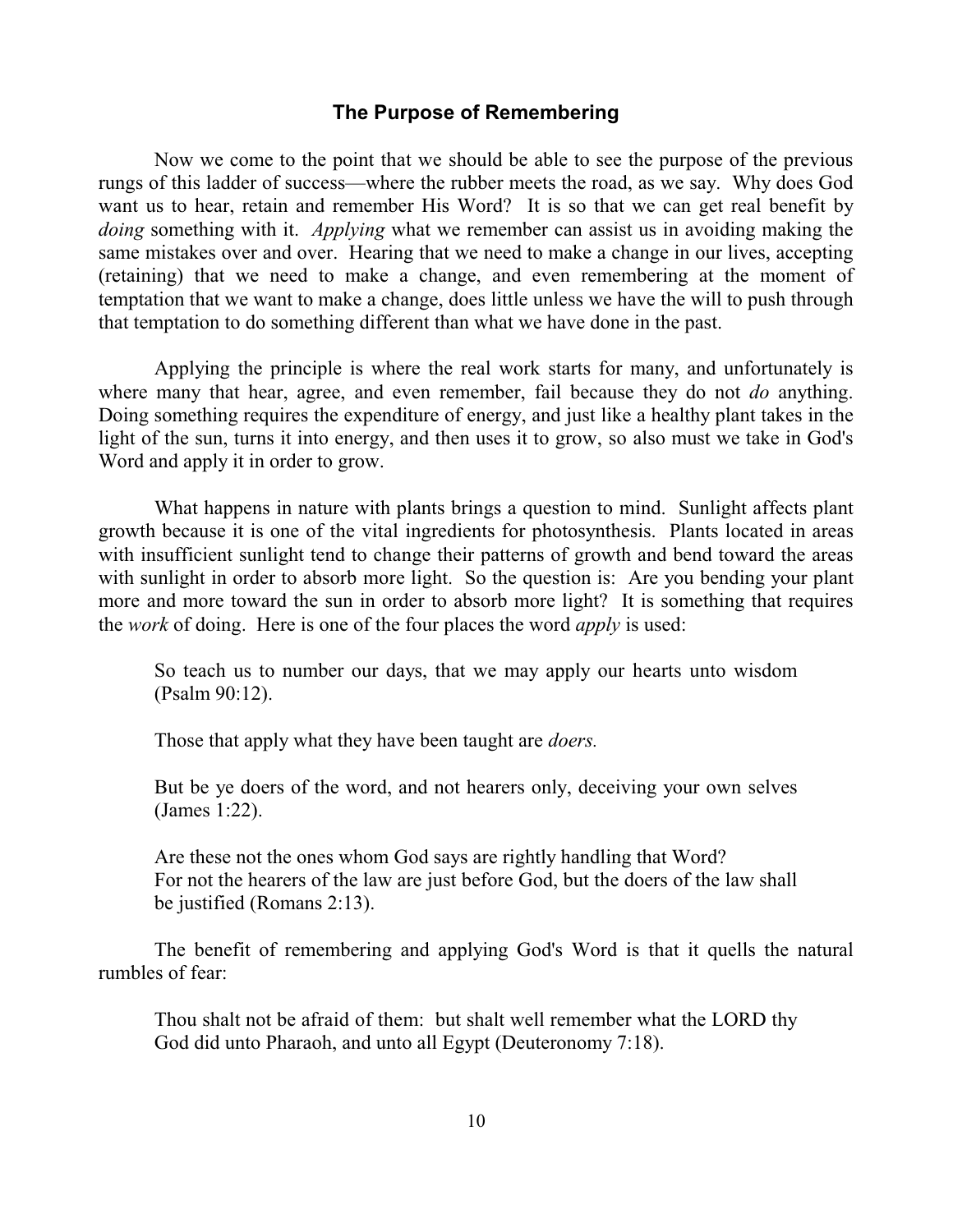So we see that *doing* is important to God, but does He just want doers who are going through the motions? Are we among those who are just showing up at the "required times" out of fear, or because we "have to" be there? Beginning to obey out of fear for God in the initial stages of our conversion is OK, but God does not want us to stay there. He wants us to come to fully appreciate His plan, to come to value His Word, and to want to be in His coming Kingdom—more than anything else.

Every day the sun comes up and shines on the plants in our gardens for a limited amount of time. Are we using that time consistently to be productive, or do our lives seem more like a roller coaster? We need to address that topic later, but for now, it is good to consider how we are using that limited amount of time we each have been given. As we come out of the depth of winter into the spring Holy Day season, it should not only be a time when we see life bustling around us in nature, but it also should be a time when we are spiritually excited about once again rehearsing God's plan of life. It is the perfect time to become more spiritually awake, to shake off the winter dust of our minds, and to get about the ongoing task of tending our gardens so that we can with meekness receive the engrafted word (James 1:21–25). It is a great time to pray for God to assist us in restoring the *joy of thy salvation* (Psalm 51:12). And lastly, it is good to remember what we picture at this time of year. What a stark contrast there is in how God is working out *salvation* here on this earth versus what man is trying to do. We have been called to *true freedom* by willingly subjecting ourselves to His Way—a Way that brings every good thing. That way is in stark contrast to the way of *absolute bondage* from which we were called out. Yes, God gave us a beautiful example physically that reflects the spiritual plan, and it should give us *great confidence* moving forward that, as with everything God does, His perfect plan is right on time.

As we each come to be more thankful for the principles God intended for hearing, retaining, remembering, applying and fully appreciating His Word, we can all be well on our way toward successful gardening, producing many fold now, and qualifying to be those faithful servants in the near future. None of the above principles of success will ever work if we do not start with the foundational principle of hearing. That first principle is critical, and then building from there by maintaining that skill is how *God* will cause our gardens to flourish abundantly.

And it shall come to pass, if ye shall hearken diligently unto my commandments which I command you this day, to love the LORD your God, and to serve him with all your heart and with all your soul, That I will give you the rain of your land in his due season, the first rain and the latter rain, that thou mayest gather in thy corn, and thy wine, and thine oil. And I will send grass in thy fields for thy cattle, that thou mayest eat and be full (Deuteronomy 11:13–15).